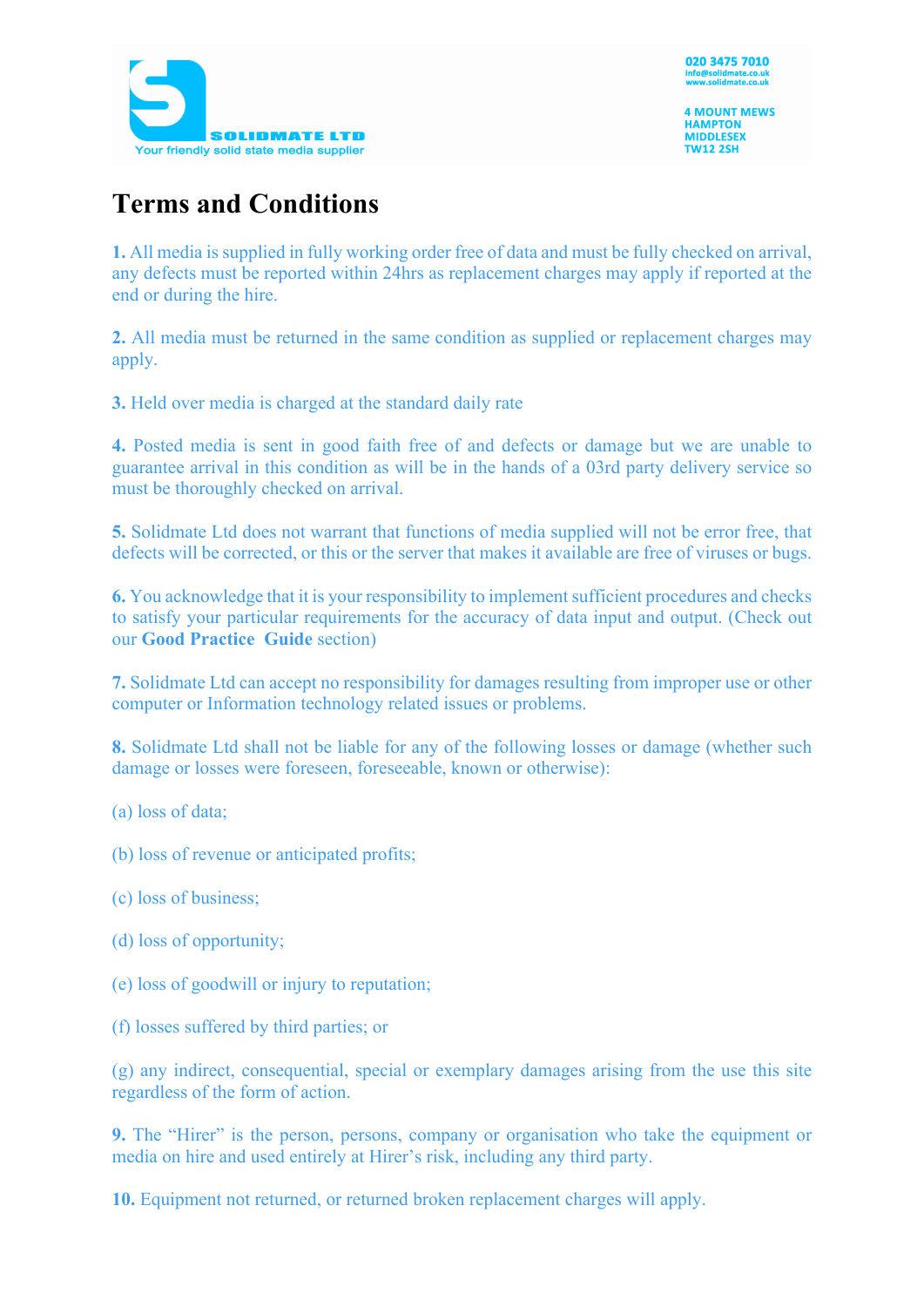11. We recommend all equipment or media supplied is checked by the "Hirer" immediately upon receipt.

**12.** Any breakdown or unsatisfactory working of equipment or media must be notified to us immediately.

**13.** We accept no liability for any loss or damage due to or arising from such breakdown or unsatisfactory work, however caused.

**14.** Data recovery is at the expense of the hirer.

**15.** Corrupt memory can occur for many different reasons and at any time, using any such equipment, memory or electrical items is never guaranteed to be 100% solid but there various steps which can be taken to try and avoid this from happening, please follow our **Good Practice Guide** 

## **RETURNS POLICY**

Invariably from time to time a product will require support, potentially leading to investigation, repair and the need to return the product. If this should that happen, your product support request will be handled quickly and efficiently.

Process is as follows.

Having identified a suspected fault with your product supplied by Solidmate Ltd contact: Telephone: **+44 (0)20 3475 7010** or use our **Contact page**

We will request the serial number, make and model type of memory and will talk you through common faults and possible resolutions, this is to minimize disruption and gain a better understanding as to the suspected fault and confirm use in the correct manner.

Should this not resolve the issue we will offer a replacement which will be dispatched as soon as possible and the following steps will be taken:

We will reference the issue on our work/card dairy and await return for inspection

Test and inspection will be performed upon return which will ascertain a fault or any damage.

**Note:** On some occasions where media and camera are not correctly in sync or card is placed in camera incorrectly this will cause a glitch on the media – a full re-formatting of the media may be required before use and often solves the issue unless damaged or internally corrupted.

In the event a fault found with the media we will return to manufacturer for replacements. Solidmate Ltd Guarantee all media supplied is 100% authentic, purchased from a genuine manufacturer re seller and is under full warranty should a fault occur.

## **Return of hire media**

Return of media is the responsibility of the hirer unless arranged by Solidmate Ltd, sufficient insurance cover should be applied in case of loss or damage on return unless arranged and authorised otherwise.

A signature from a Solidmate employee is required upon return to ensure media has been received unless arranged and authorised otherwise. Solidmate Ltd can arrange collection inside London upon request – charges may apply